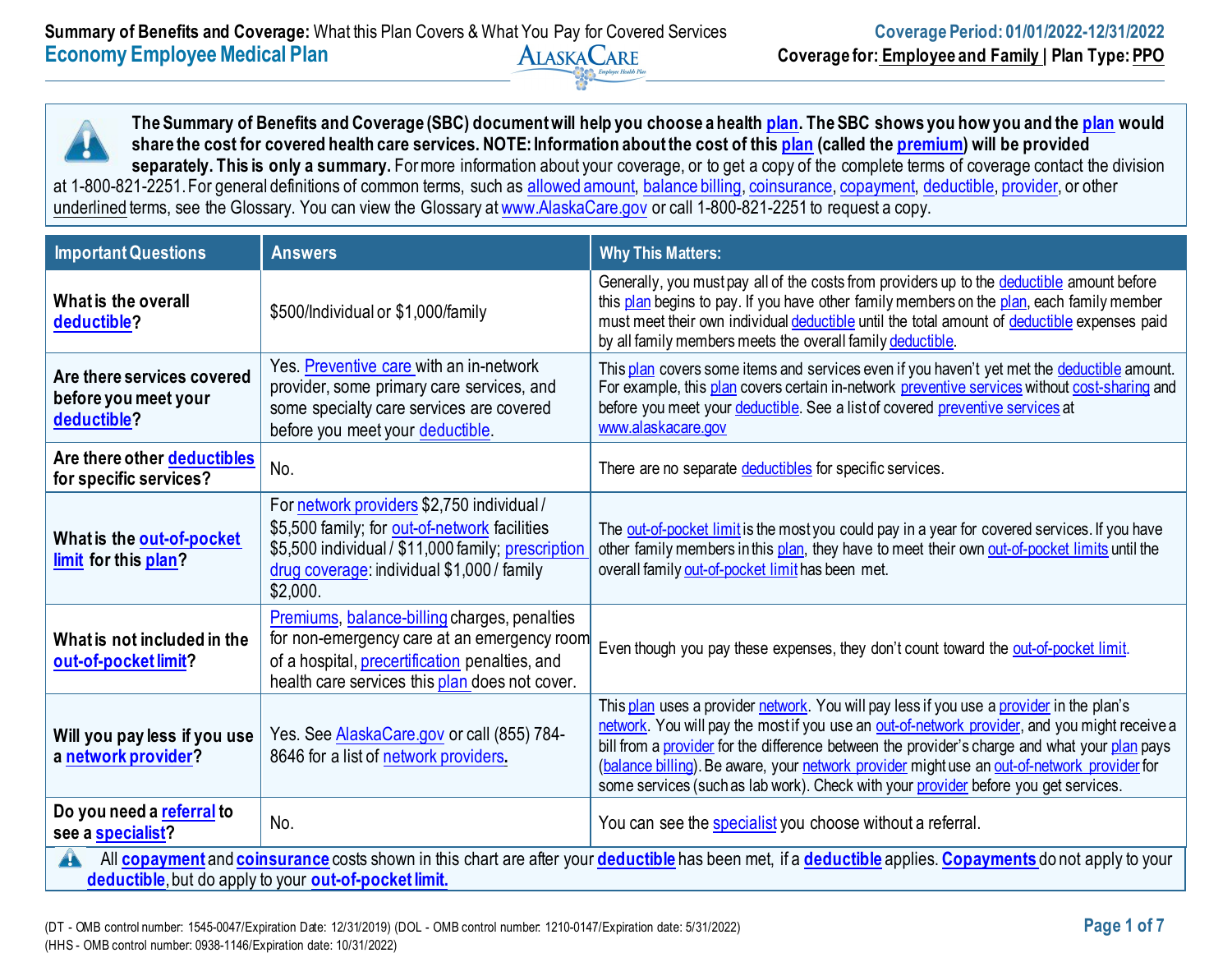|                                                                                                                                                             |                                                      | <b>What You Will Pay</b>                                                                                                                |                                                                        |                                                                                                                                                                                                                                                                                                                                                                                                                     |  |
|-------------------------------------------------------------------------------------------------------------------------------------------------------------|------------------------------------------------------|-----------------------------------------------------------------------------------------------------------------------------------------|------------------------------------------------------------------------|---------------------------------------------------------------------------------------------------------------------------------------------------------------------------------------------------------------------------------------------------------------------------------------------------------------------------------------------------------------------------------------------------------------------|--|
| <b>Common Medical Event</b>                                                                                                                                 | <b>Services You May Need</b>                         | <b>Network Provider</b><br>(You will pay the least)                                                                                     | <b>Out-of-Network</b><br><b>Provider</b><br>(You will pay the<br>most) | <b>Limitations, Exceptions, &amp; Other Important</b><br><b>Information</b>                                                                                                                                                                                                                                                                                                                                         |  |
| If you visit a health care                                                                                                                                  | Primary care visit to treat<br>an injury or illness  | \$35 copay per visit,<br>deductible does not apply to<br>office visits                                                                  | 30% coinsurance                                                        | Facility charges, ancillary services and other services<br>not billed as part of an office visit by the primary care<br>physician will be subject to deductible and<br>coinsurance.<br>20% coinsurance for hearing benefits.<br>\$0 copay (preventive care);<br>\$25 copay (non-preventive care)/Coalition Health<br>Clinic (including associated lab work).<br>\$0 copay for Teladoc general medical consultation. |  |
| provider's office or<br>clinic                                                                                                                              | <b>Specialist visit</b>                              | \$55 copay per visit,<br>deductible does not apply to<br>office visits                                                                  | 30% coinsurance                                                        | Facility charges, ancillary services and other services<br>not billed as part of an office visit by the specialist will<br>be subject to deductible and coinsurance.<br>Chiropractic care coverage is limited to 20 visits per<br>calendar year.<br>\$0 copay for Teladoc dermatology consultation.                                                                                                                 |  |
|                                                                                                                                                             | <b>Preventive</b><br>care/screening/<br>immunization | No charge                                                                                                                               | 30% coinsurance                                                        | You may have to pay for services that aren't<br>preventive. Ask your provider if the services you need<br>are preventive. Then check what your plan will pay<br>for.                                                                                                                                                                                                                                                |  |
|                                                                                                                                                             | Diagnostic test (x-ray,<br>blood work)               | 30% coinsurance                                                                                                                         | 50% coinsurance<br>for facility services                               | Use of designated preferred hospital is required for<br>non-emergency care in Anchorage and outside of<br>Alaska. Precertification is required for some imaging                                                                                                                                                                                                                                                     |  |
| If you have a test                                                                                                                                          | Imaging (CT/PET scans,<br>MRI <sub>s</sub> )         | 30% coinsurance                                                                                                                         | 50% coinsurance<br>for facility services                               | services when using an out-of-network provider. A<br>\$400 benefit reduction applies if you fail to obtain<br>precertification as required.                                                                                                                                                                                                                                                                         |  |
| If you need drugs to<br>treat your illness or<br>condition<br>More information about<br>prescription drug<br>coverage is available at<br>www.AlaskaCare.gov | Maintenance generic<br>prescription drugs            | \$5 maximum copay per<br>prescription up to a 30-day<br>supply; \$10 copay per<br>prescription via home<br>delivery (31-90 day supply). | 40% coinsurance                                                        | Covers up to a 30-day supply (retail).                                                                                                                                                                                                                                                                                                                                                                              |  |
|                                                                                                                                                             | Generic drugs                                        | \$10 maximum copay per<br>prescription up to a 30-day<br>supply; \$20 copay per                                                         | 40% coinsurance                                                        | Home Delivery can be used for a 90-day supply of<br>any qualified prescription drug.                                                                                                                                                                                                                                                                                                                                |  |

\* For more information about limitations and exceptions, see the [plan](https://www.healthcare.gov/sbc-glossary/#plan) or policy document at [www.AlaskaCare.gov](http://www.alaskacare.gov/) **Page 2 of 7**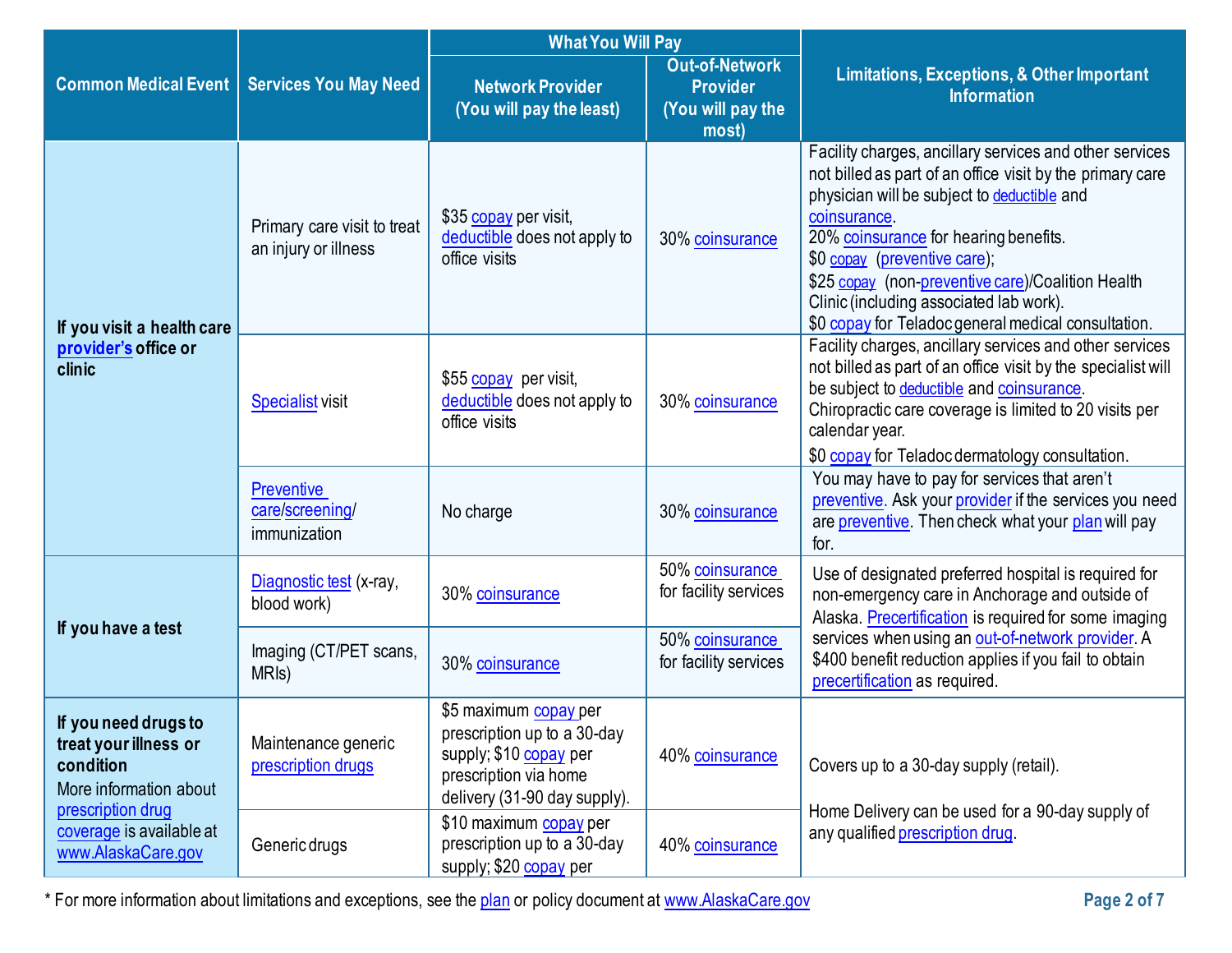|                                            |                                                      | <b>What You Will Pay</b>                                                                                                                                                |                                                                        |                                                                                                                                                                                                                                  |
|--------------------------------------------|------------------------------------------------------|-------------------------------------------------------------------------------------------------------------------------------------------------------------------------|------------------------------------------------------------------------|----------------------------------------------------------------------------------------------------------------------------------------------------------------------------------------------------------------------------------|
| <b>Common Medical Event</b>                | <b>Services You May Need</b>                         | <b>Network Provider</b><br>(You will pay the least)                                                                                                                     | <b>Out-of-Network</b><br><b>Provider</b><br>(You will pay the<br>most) | <b>Limitations, Exceptions, &amp; Other Important</b><br><b>Information</b>                                                                                                                                                      |
|                                            |                                                      | prescription via home<br>delivery (31-90 day supply).                                                                                                                   |                                                                        | If you are prescribed an eligible specialty drug, you<br>may enroll in OptumRx's Variable Copay Solution                                                                                                                         |
|                                            | Preferred brand drugs                                | \$35 maximum copay per<br>prescription up to a 30-day<br>supply;<br>\$50 copay per prescription<br>via home delivery (31-90 day<br>supply).                             | 40% coinsurance                                                        | (VCS) program to reduce your copayment for that<br>drug.                                                                                                                                                                         |
|                                            | Non-preferred brand<br>drugs                         | 35% coinsurance with \$80<br>$min / $150$ max per<br>prescription up to a 30-day<br>supply;<br>\$100 copay per prescription<br>via home delivery (31-90 day<br>supply). | 40% coinsurance                                                        |                                                                                                                                                                                                                                  |
|                                            | <b>Specialty drugs</b>                               | See preferred/non-preferred<br>brand name drugs.                                                                                                                        | 40% coinsurance                                                        |                                                                                                                                                                                                                                  |
|                                            | Facility fee (e.g.,<br>ambulatory surgery<br>center) | 30% coinsurance                                                                                                                                                         | 50% coinsurance<br>facility services                                   | Use of designated preferred hospital is required for<br>non-emergency care in Anchorage and outside<br>Alaska. Precertification is required for some services                                                                    |
| If you have outpatient<br>surgery          | Physician/surgeon fees                               | 30% coinsurance                                                                                                                                                         | 30% coinsurance                                                        | when using an out-of-network provider A \$400 benefit<br>reduction applies if you fail to obtain precertification as<br>required.<br>No cost after you meet your deductible for episode of<br>care received through SurgeryPlus. |
|                                            | <b>Emergency room care</b>                           | 30% coinsurance                                                                                                                                                         | 30% coinsurance                                                        | 30% coinsurance after \$100 penalty per visit for non-<br>emergency use.                                                                                                                                                         |
| If you need immediate<br>medical attention | <b>Emergency medical</b><br>transportation           | 30% coinsurance                                                                                                                                                         | 30% coinsurance                                                        | None                                                                                                                                                                                                                             |
|                                            | <b>Urgent care</b>                                   | 30% coinsurance                                                                                                                                                         | 30% coinsurance                                                        | None                                                                                                                                                                                                                             |
| If you have a hospital<br>stay             | Facility fee (e.g., hospital<br>room)                | 30% coinsurance                                                                                                                                                         | 50% coinsurance<br>facility services                                   | Use of designated preferred hospital is required for<br>non-emergency care in Anchorage and outside                                                                                                                              |

\* For more information about limitations and exceptions, see the [plan](https://www.healthcare.gov/sbc-glossary/#plan) or policy document at [www.AlaskaCare.gov](http://www.alaskacare.gov/) **Page 3 of 7**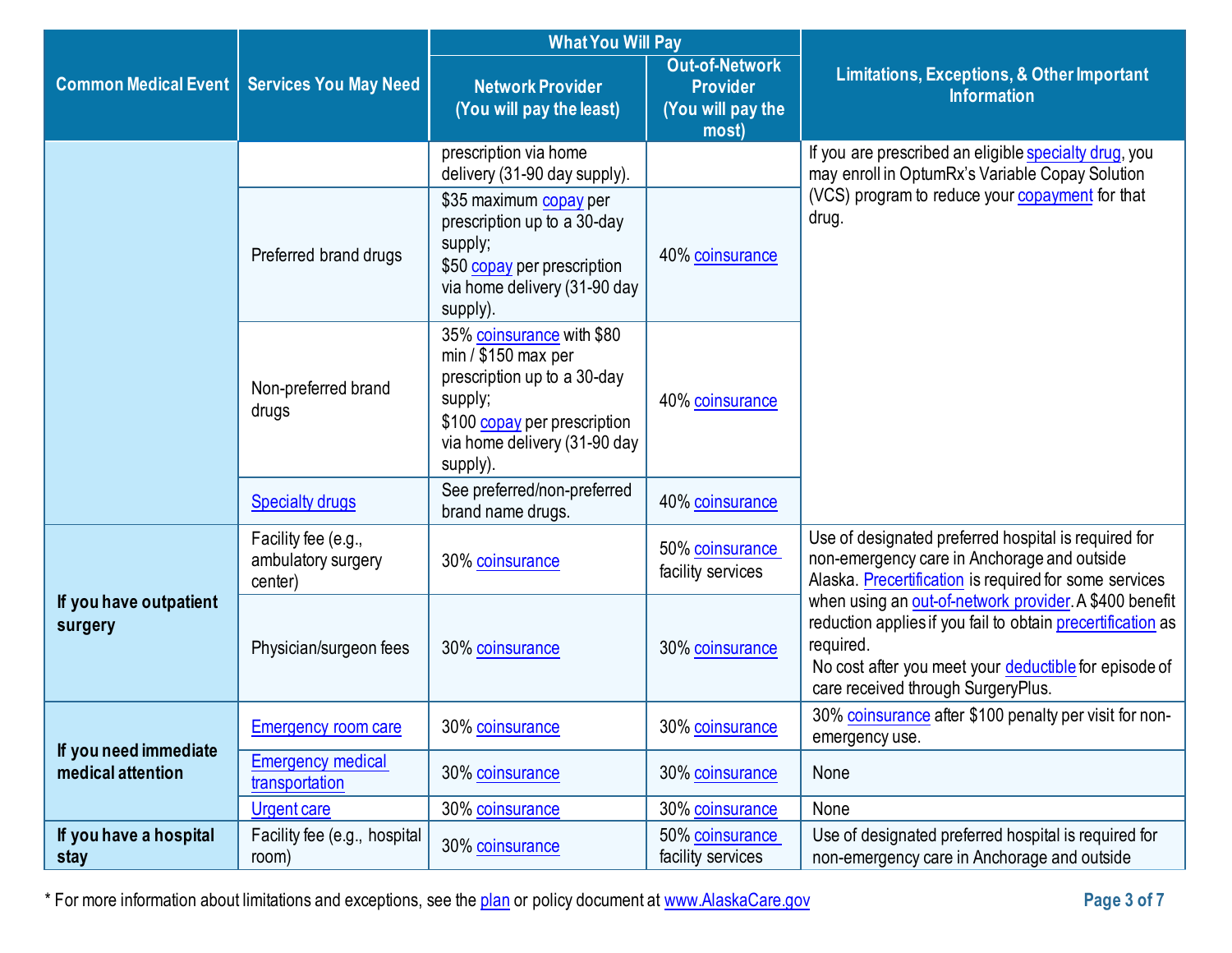|                                                              |                                              | <b>What You Will Pay</b>                            |                                                                        |                                                                                                                                                                                                                                                              |  |
|--------------------------------------------------------------|----------------------------------------------|-----------------------------------------------------|------------------------------------------------------------------------|--------------------------------------------------------------------------------------------------------------------------------------------------------------------------------------------------------------------------------------------------------------|--|
| <b>Common Medical Event</b>                                  | <b>Services You May Need</b>                 | <b>Network Provider</b><br>(You will pay the least) | <b>Out-of-Network</b><br><b>Provider</b><br>(You will pay the<br>most) | Limitations, Exceptions, & Other Important<br><b>Information</b>                                                                                                                                                                                             |  |
|                                                              | Physician/surgeon fees                       | 30% coinsurance                                     | 30% coinsurance                                                        | Alaska. Precertification required for out-of-network<br>care. A \$400 benefit reduction applies if you fail to<br>obtain <i>precertification</i> as required.<br>No cost after you meet your deductible for episode of<br>care received through SurgeryPlus. |  |
| If you need mental                                           | Outpatient services                          | \$55 copay                                          | 30% coinsurance                                                        | Use of designated preferred hospital is required for<br>non-emergency care in Anchorage and outside                                                                                                                                                          |  |
| health, behavioral<br>health, or substance<br>abuse services | Inpatient services                           | 30% coinsurance                                     | 50% coinsurance<br>facility services                                   | Alaska. Precertification required for out-of-network<br>care. A \$400 benefit reduction applies if you fail to<br>obtain precertification as required.<br>\$0 copay for Teladoc behavioral health consultation.                                              |  |
|                                                              | Office visits                                | No charge                                           | 30% coinsurance                                                        | None                                                                                                                                                                                                                                                         |  |
| If you are pregnant                                          | Childbirth/delivery<br>professional services | 30% coinsurance                                     | 30% coinsurance                                                        | Use of designated preferred hospital is required for<br>non-emergency care in Anchorage and outside                                                                                                                                                          |  |
|                                                              | Childbirth/delivery facility<br>services     | 30% coinsurance                                     | 50% coinsurance<br>facility services                                   | Alaska. Precertification required for out-of-network<br>care. A \$400 benefit reduction applies if you fail to<br>obtain precertification as required. Maternity care<br>may include tests and services described elsewhere<br>in the SBC (i.e. ultrasound). |  |
|                                                              | Home health care                             | 30% coinsurance                                     | 30% coinsurance                                                        | Coverage is limited to 120 visits per calendar year.<br>Precertification required for out-of-network care. A<br>\$400 benefit reduction applies if you fail to obtain<br>precertification as required.                                                       |  |
| If you need help                                             | <b>Rehabilitation services</b>               | 30% coinsurance                                     | 30% coinsurance                                                        | Coverage is limited to 20 visits per benefit year for<br>spinal manipulations.                                                                                                                                                                               |  |
| recovering or have<br>other special health<br>needs          | <b>Habilitation services</b>                 | 30% coinsurance                                     | 30% coinsurance                                                        | None                                                                                                                                                                                                                                                         |  |
|                                                              | <b>Skilled nursing care</b>                  | 30% coinsurance                                     | 30% coinsurance                                                        | Precertification required for out-of-network care. A<br>\$400 benefit reduction applies if you fail to obtain<br>precertification as required.                                                                                                               |  |
|                                                              | Durable medical<br>equipment                 | 30% coinsurance                                     | 30% coinsurance                                                        | None                                                                                                                                                                                                                                                         |  |
|                                                              | <b>Hospice services</b>                      | 30% coinsurance                                     | 30% coinsurance                                                        | Precertification required for out-of-network care. A                                                                                                                                                                                                         |  |

\* For more information about limitations and exceptions, see the [plan](https://www.healthcare.gov/sbc-glossary/#plan) or policy document at [www.AlaskaCare.gov](http://www.alaskacare.gov/) **Page 4 of 7**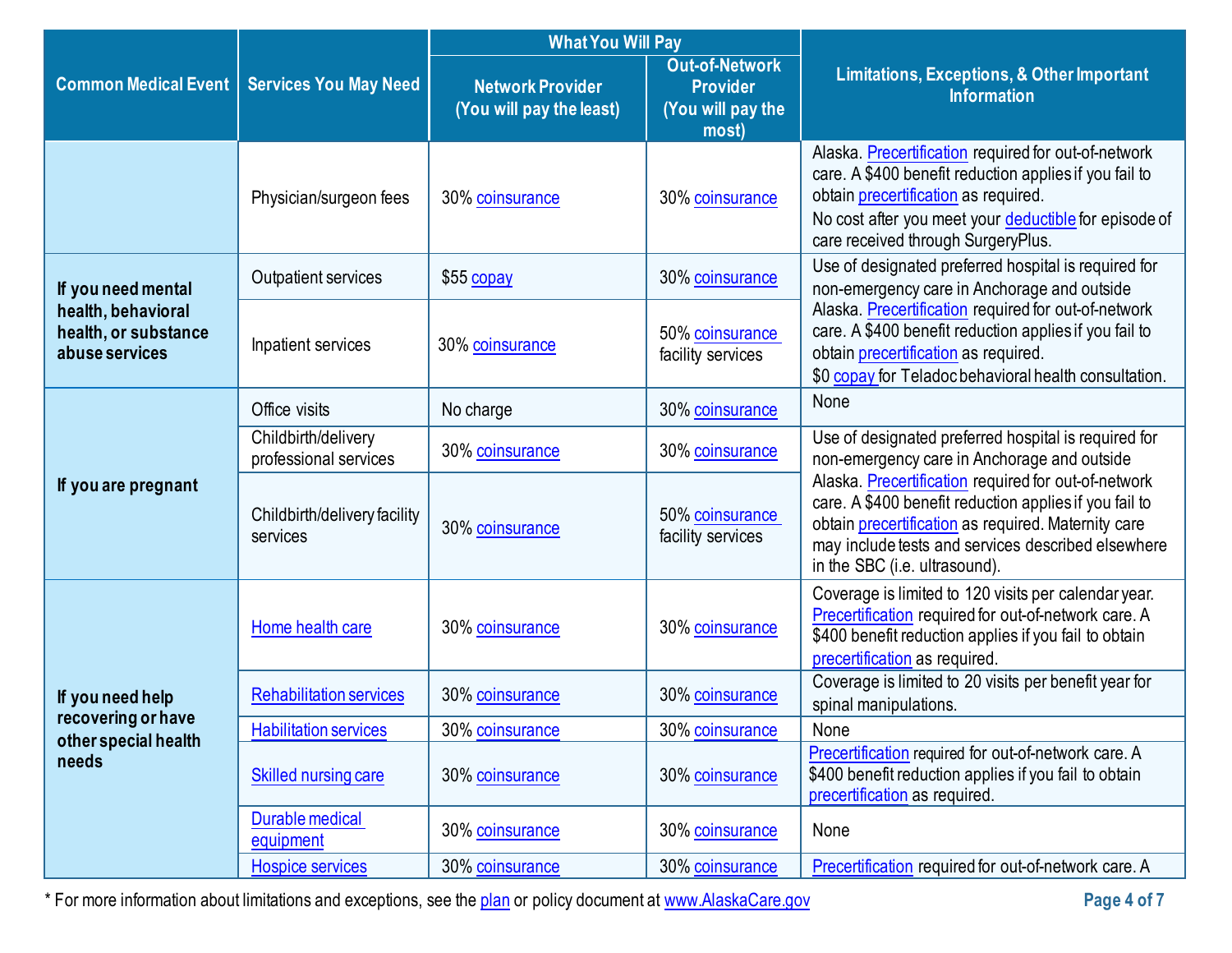|                                           |                                              | <b>What You Will Pay</b>                     |                                                                        |                                                                                        |  |
|-------------------------------------------|----------------------------------------------|----------------------------------------------|------------------------------------------------------------------------|----------------------------------------------------------------------------------------|--|
|                                           | Common Medical Event   Services You May Need | Network Provider<br>(You will pay the least) | <b>Out-of-Network</b><br><b>Provider</b><br>(You will pay the<br>most) | <b>Limitations, Exceptions, &amp; Other Important</b><br><b>Information</b>            |  |
|                                           |                                              |                                              |                                                                        | \$400 benefit reduction applies if you fail to obtain<br>precertification as required. |  |
|                                           | Children's eye exam                          | Not covered                                  | Not covered                                                            |                                                                                        |  |
| If your child needs<br>dental or eye care | Children's glasses                           | Not covered                                  | Not covered                                                            |                                                                                        |  |
|                                           | Children's dental exam                       | Not covered                                  | Not covered                                                            |                                                                                        |  |

## **Excluded Services & Other Covered Services:**

| Services Your Plan Generally Does NOT Cover (Check your policy or plan document for more information and a list of any other excluded services.)                                                                                                                                                                                                                                                                                                                      |                                                                                                                                                                                                                                                                                                                                                                                                                                                                                  |                                                                                                                                                                                                                                                                                                                                                                                                                                                                   |
|-----------------------------------------------------------------------------------------------------------------------------------------------------------------------------------------------------------------------------------------------------------------------------------------------------------------------------------------------------------------------------------------------------------------------------------------------------------------------|----------------------------------------------------------------------------------------------------------------------------------------------------------------------------------------------------------------------------------------------------------------------------------------------------------------------------------------------------------------------------------------------------------------------------------------------------------------------------------|-------------------------------------------------------------------------------------------------------------------------------------------------------------------------------------------------------------------------------------------------------------------------------------------------------------------------------------------------------------------------------------------------------------------------------------------------------------------|
| Dental care (Adult and Child) except as related to medical<br>conditions of the teeth, jaw, and jaw joints as well as<br>supporting tissues including bones, muscles, and nerves.                                                                                                                                                                                                                                                                                     | Infertility treatment<br>Long-term care<br>Routine eye care (Adult and Child)                                                                                                                                                                                                                                                                                                                                                                                                    | Routine foot care<br>$\bullet$<br>Weight loss programs<br>Acupuncture                                                                                                                                                                                                                                                                                                                                                                                             |
| Other Covered Services (Limitations may apply to these services. This isn't a complete list. Please see your plan document.)                                                                                                                                                                                                                                                                                                                                          |                                                                                                                                                                                                                                                                                                                                                                                                                                                                                  |                                                                                                                                                                                                                                                                                                                                                                                                                                                                   |
| Bariatric surgery (one morbid obesity surgical<br>procedure within a two-year period, beginning<br>with the date of the first morbid obesity<br>surgical procedure, unless a multi-stage<br>procedure is planned.)<br>Chiropractic care (20 visit limit per benefit<br>year)<br>Cosmetic surgery (Only to improve a<br>significant functional impairment of a body<br>part; to correct the result of an accidental<br>injury; to correct the result of an injury that | occurred during a covered surgical procedure<br>within 24 months after the original injury; to<br>correct a gross anatomical defect present at<br>birth or appearing after birth (but not the result<br>of an illness or injury) when the defect results<br>in severe facial disfigurement, or the defect<br>results in significant functional impairment and<br>the surgery is needed to improve function.)<br>Hearing Exam (once every 24 rolling months),<br>20% coinsurance. | Hearing Aids (maximum \$3,000 payable every 36<br>rolling months), 20% coinsurance.<br>Medical treatment of obesity including physical<br>exam and diagnostic tests, outpatient prescription<br>drugs and morbid obesity surgical procedures.<br>Non-emergency care when traveling outside the<br>U.S.<br>Private duty nursing (provided by R.N. or L.P.N. if<br>medical condition requires skilled nursing<br>services and visiting nursing care is inadequate). |

Your Rights to Continue Coverage: There are agencies that can help if you want to continue your coverage after it ends. The contact information for those agencies is: the plan at (855) 784-8646. Other coverage options may be available to you, too, including buying individual insurance coverage through the [Health Insurance](https://www.healthcare.gov/sbc-glossary/#health-insurance) [Marketplace.](https://www.healthcare.gov/sbc-glossary/#marketplace) For more information about th[e Marketplace,](https://www.healthcare.gov/sbc-glossary/#marketplace) visit [www.HealthCare.gov](http://www.healthcare.gov/) or call 1-800-318- 2596.

Your Grievance and Appeals Rights: There are agencies that can help if you have a complaint against you[r plan](https://www.healthcare.gov/sbc-glossary/#plan) for a denial of a [claim.](https://www.healthcare.gov/sbc-glossary/#claim) This complaint is called a [grievance](https://www.healthcare.gov/sbc-glossary/#grievance) or [appeal.](https://www.healthcare.gov/sbc-glossary/#appeal) For more information about your rights, look at the explanation of benefits you will receive for that medica[l claim.](https://www.healthcare.gov/sbc-glossary/#claim) Your [plan](https://www.healthcare.gov/sbc-glossary/#plan) documents also provide complete information on how to submit [a claim,](https://www.healthcare.gov/sbc-glossary/#claim) [appeal,](https://www.healthcare.gov/sbc-glossary/#appeal) or [a grievance](https://www.healthcare.gov/sbc-glossary/#grievance) for any reason to your [plan.](https://www.healthcare.gov/sbc-glossary/#plan) For more information about your rights, this notice, or assistance, contact: the claims administrator at (855) 784-8646, the plan administrator at (800) 821-2251, or:

#### Aetna

\* For more information about limitations and exceptions, see the [plan](https://www.healthcare.gov/sbc-glossary/#plan) or policy document at [www.AlaskaCare.gov](http://www.alaskacare.gov/) **Page 5 of 7**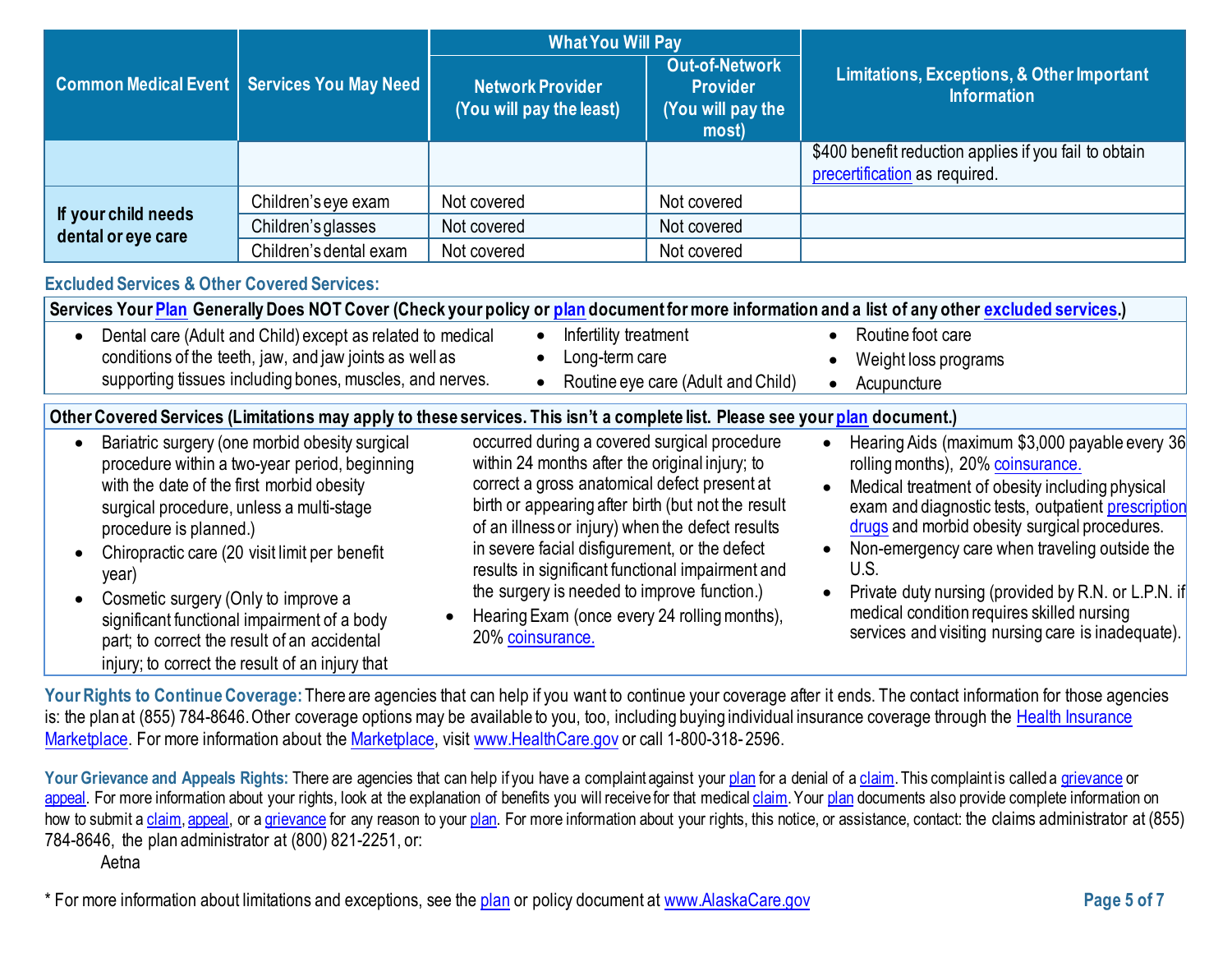Attn: National Account CRT P.O. Box 14079 [Lexington,](http://www.aetna.com/individuals-families-health-insurance/rights-resources/complaints-grievances-appeals/index.html) KY 40512-4079

**Does this plan provide Minimum Essential Coverage? Yes**

[Minimum Essential Coverage](https://www.healthcare.gov/sbc-glossary/#minimum-essential-coverage) generally include[s plans,](https://www.healthcare.gov/sbc-glossary/#plan) [health insurance](https://www.healthcare.gov/sbc-glossary/#health-insurance) available through the [Marketplace](https://www.healthcare.gov/sbc-glossary/#marketplace) or other individual market policies, Medicare, Medicaid, CHIP, TRICARE, and certain other coverage. If you are eligible for certain types of [Minimum Essential Coverage,](https://www.healthcare.gov/sbc-glossary/#minimum-essential-coverage) you may not be eligible for the [premium tax credit.](https://www.healthcare.gov/sbc-glossary/#premium-tax-credits)

**Does this plan meet the Minimum Value Standards? Yes**

If your [plan](https://www.healthcare.gov/sbc-glossary/#plan) doesn't meet the [Minimum Value Standards,](https://www.healthcare.gov/sbc-glossary/#minimum-value-standard) you may be eligible for a [premium tax credit](https://www.healthcare.gov/sbc-glossary/#premium-tax-credits) to help you pay for [a plan](https://www.healthcare.gov/sbc-glossary/#plan) through the [Marketplace.](https://www.healthcare.gov/sbc-glossary/#marketplace)

**Language Access Services:**

中文): 如果需要中文的帮助, 请拨打这个号码 (855) 784-8646. Dinek'ehgo shika at'ohwol ninisingo, kwiijigo holne' (855) 784-8646.

Para obtener asistencia en Español, Ilame al (855) 784-8646. Kung kailangan ninyo ang tulong sa Tagalog tumawag sa (855) 784-8646.

**PRA Disclosure Statement:** According to the Paperwork Reduction Act of 1995, no persons are required to respond to a collection of information unless it displays a valid OMB control number. The valid OMB control number for this information collection is **0938-1146**. The time required to complete this information collection is estimated to average **0.08** hours per response, including the time to review instructions, search existing data resources, gather the data needed, and complete and review the information collection. If you have comments concerning the accuracy of the time estimate(s) or suggestions for improving this form, please write to: CMS, 7500 Security Boulevard, Attn: PRA Reports Clearance Officer, Mail Stop C4-26-05, Baltimore, Maryland 21244-1850.

*To see examples of how this [plan](https://www.healthcare.gov/sbc-glossary/#plan) might cover costs for a sample medical situation, see the next section.*